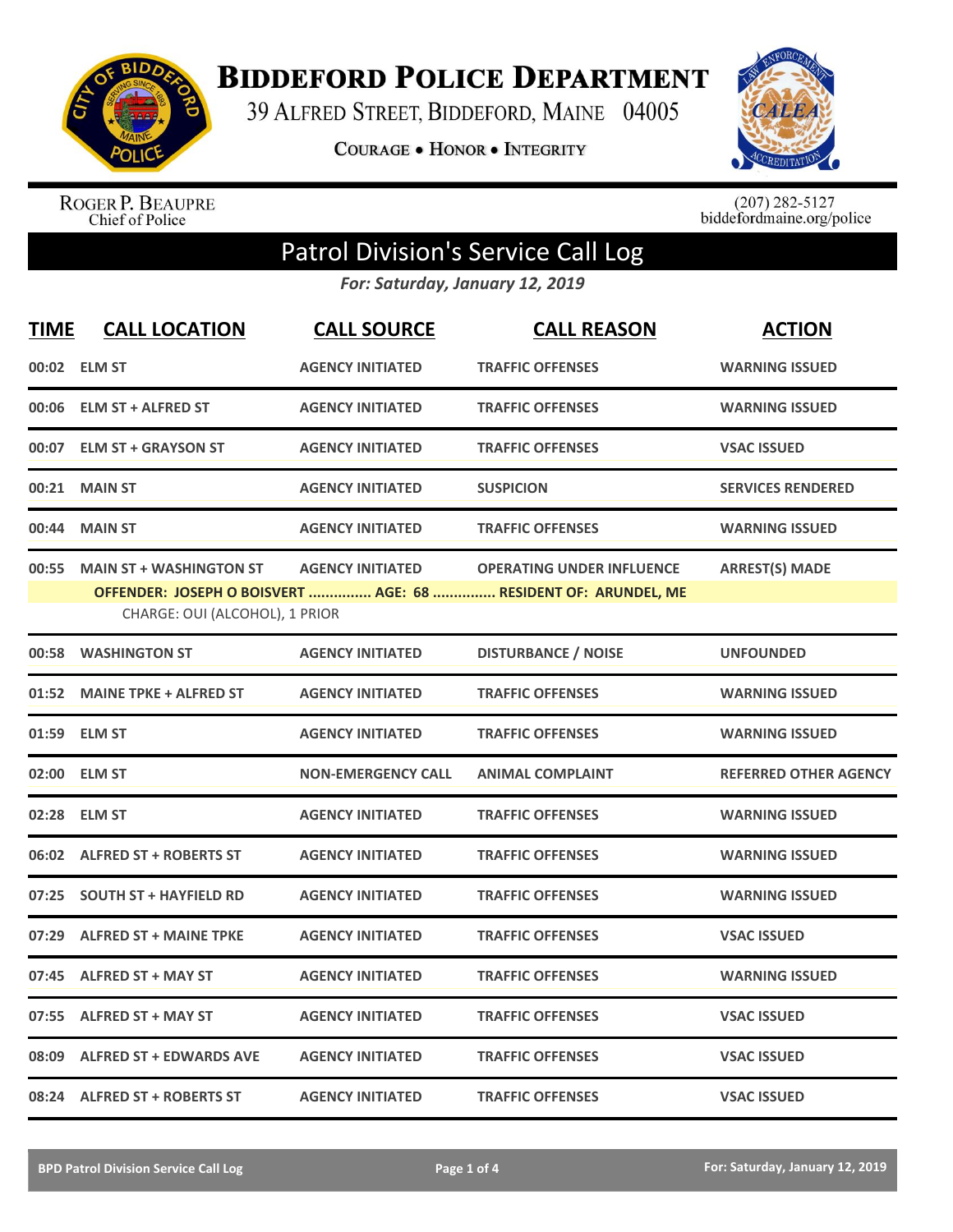| <b>TIME</b> | <b>CALL LOCATION</b>                             | <b>CALL SOURCE</b>        | <b>CALL REASON</b>            | <b>ACTION</b>             |
|-------------|--------------------------------------------------|---------------------------|-------------------------------|---------------------------|
|             | 08:44 ALFRED ST                                  | <b>AGENCY INITIATED</b>   | <b>TRAFFIC OFFENSES</b>       | <b>WARNING ISSUED</b>     |
|             | 09:11 ALFRED ST                                  | <b>AGENCY INITIATED</b>   | <b>TRAFFIC OFFENSES</b>       | <b>WARNING ISSUED</b>     |
|             | 09:29 SOUTH ST + MAY ST                          | <b>AGENCY INITIATED</b>   | <b>TRAFFIC OFFENSES</b>       | <b>WARNING ISSUED</b>     |
|             | 09:41 SOUTH ST                                   | <b>AGENCY INITIATED</b>   | <b>TRAFFIC OFFENSES</b>       | <b>WARNING ISSUED</b>     |
|             | 09:49 RIVER RD                                   | <b>AGENCY INITIATED</b>   | <b>TRAFFIC OFFENSES</b>       | <b>WARNING ISSUED</b>     |
|             | 09:57 SOUTH ST                                   | <b>AGENCY INITIATED</b>   | <b>TRAFFIC OFFENSES</b>       | <b>WARNING ISSUED</b>     |
|             | 09:58 SOUTH ST                                   | <b>AGENCY INITIATED</b>   | <b>TRAFFIC OFFENSES</b>       | <b>VSAC ISSUED</b>        |
|             | 10:06 SOUTH ST                                   | <b>AGENCY INITIATED</b>   | <b>TRAFFIC OFFENSES</b>       | <b>WARNING ISSUED</b>     |
|             | 10:10 ALFRED ST                                  | <b>WALK-IN AT STATION</b> | <b>COURT ORDERED CHECK IN</b> | <b>NO VIOLATION</b>       |
|             | 10:17 SOUTH ST                                   | <b>AGENCY INITIATED</b>   | <b>TRAFFIC OFFENSES</b>       | <b>WARNING ISSUED</b>     |
|             | 10:19 ELM ST + SOUTH ST                          | <b>AGENCY INITIATED</b>   | <b>TRAFFIC OFFENSES</b>       | <b>WARNING ISSUED</b>     |
|             | 10:26 SOUTH ST                                   | <b>AGENCY INITIATED</b>   | <b>TRAFFIC OFFENSES</b>       | <b>WARNING ISSUED</b>     |
|             | 10:26 SOUTH ST                                   | <b>AGENCY INITIATED</b>   | <b>TRAFFIC OFFENSES</b>       | <b>WARNING ISSUED</b>     |
|             | 10:34 SOUTH ST                                   | <b>AGENCY INITIATED</b>   | <b>TRAFFIC OFFENSES</b>       | <b>WARNING ISSUED</b>     |
|             | 10:40 SOUTH ST                                   | <b>AGENCY INITIATED</b>   | <b>TRAFFIC OFFENSES</b>       | <b>WARNING ISSUED</b>     |
|             | 10:45 HILL ST                                    | <b>AGENCY INITIATED</b>   | <b>TRAFFIC OFFENSES</b>       | <b>VSAC ISSUED</b>        |
|             | 10:49 SOUTH ST                                   | <b>AGENCY INITIATED</b>   | <b>TRAFFIC OFFENSES</b>       | <b>VSAC ISSUED</b>        |
|             | 11:00 MOUNTAIN RD                                | <b>AGENCY INITIATED</b>   | <b>TRAFFIC OFFENSES</b>       | <b>WARNING ISSUED</b>     |
|             | 11:01 MAIN ST                                    | <b>NON-EMERGENCY CALL</b> | <b>THEFT</b>                  | <b>CIVIL COMPLAINT</b>    |
|             | 11:04 SOUTH ST                                   | <b>AGENCY INITIATED</b>   | <b>TRAFFIC OFFENSES</b>       | <b>WARNING ISSUED</b>     |
|             | 11:14 MOUNTAIN RD + BOULDER WAY AGENCY INITIATED |                           | <b>TRAFFIC OFFENSES</b>       | <b>VSAC ISSUED</b>        |
|             | 11:38 ALFRED ST                                  | <b>AGENCY INITIATED</b>   | <b>TRAFFIC OFFENSES</b>       | <b>WARNING ISSUED</b>     |
|             | 11:46 ELM ST                                     | <b>AGENCY INITIATED</b>   | <b>TRAFFIC OFFENSES</b>       | <b>VSAC ISSUED</b>        |
|             | 11:47 MAIN ST                                    | <b>NON-EMERGENCY CALL</b> | <b>ARTICLES LOST/FOUND</b>    | <b>SERVICES RENDERED</b>  |
|             | 12:12 SMALLS CT                                  | <b>AGENCY INITIATED</b>   | <b>48 HR RULE</b>             | <b>NO ACTION REQUIRED</b> |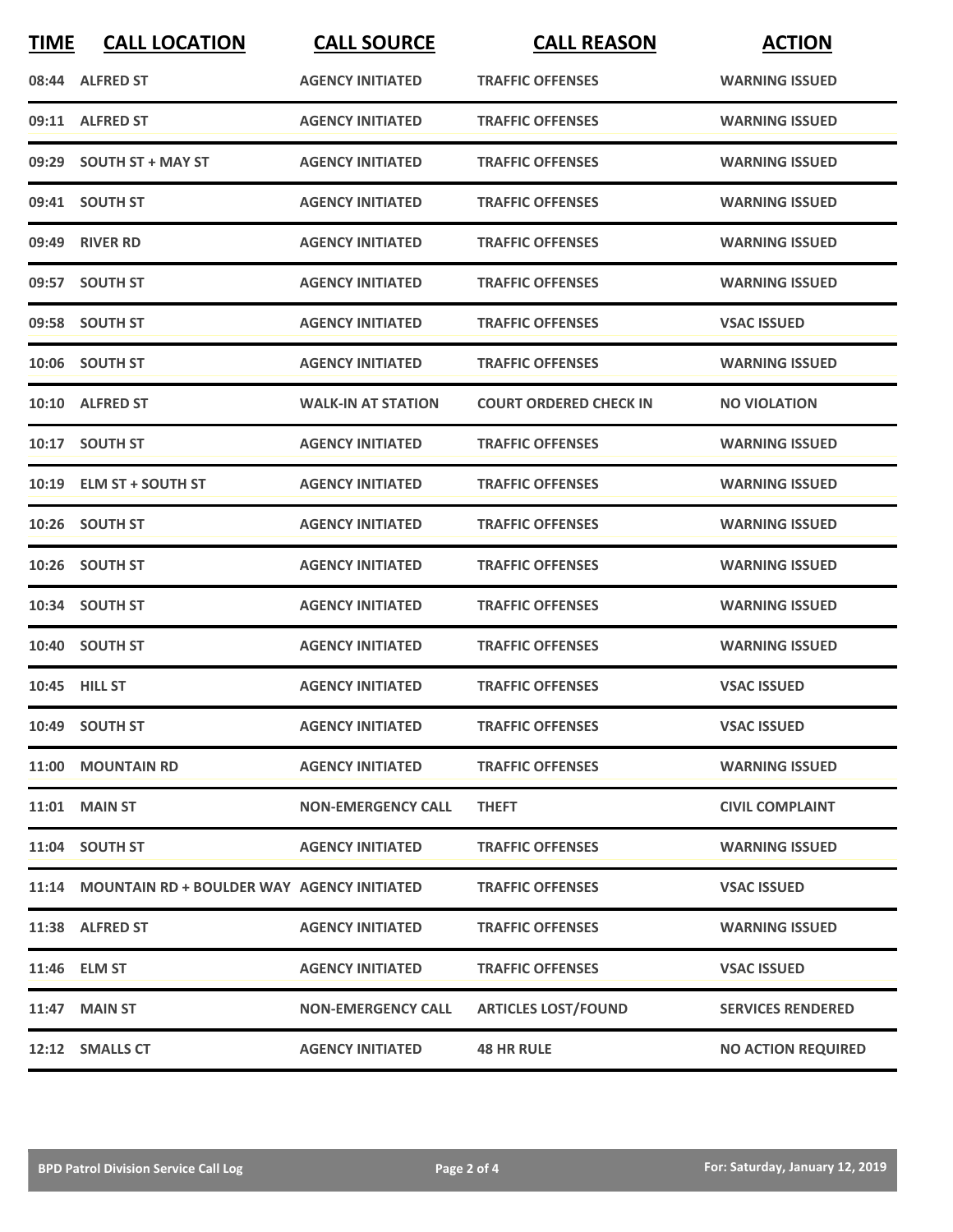## **TIME CALL LOCATION CALL SOURCE CALL REASON ACTION**

| 12:18 ALFRED ST                                                      | <b>AGENCY INITIATED</b> | <b>WARRANT ARREST</b> | <b>ARREST(S) MADE</b> |
|----------------------------------------------------------------------|-------------------------|-----------------------|-----------------------|
| OFFENDER: ALEXIS JORDAN PERKINS  AGE: 24  RESIDENT OF: BIDDEFORD, ME |                         |                       |                       |
| <b>CHARGE: FAILURE TO REGISTER VEHICLE</b>                           |                         |                       |                       |
| CHARGE: OPERATE WHILE LICENSE SUSPENDED OR REVOKED, PRIOR            |                         |                       |                       |
| CHARGE: WARRANT ARREST                                               |                         |                       |                       |
|                                                                      |                         |                       |                       |

|       | 12:24 MAIN ST                 | <b>WALK-IN AT STATION</b> | <b>ROBBERY</b>                | <b>REPORT TAKEN</b>       |
|-------|-------------------------------|---------------------------|-------------------------------|---------------------------|
|       | <b>12:42 MAIN ST</b>          | <b>NON-EMERGENCY CALL</b> | <b>TRESPASSING</b>            | <b>SERVICES RENDERED</b>  |
|       | <b>13:14 RIVER RD</b>         | <b>NON-EMERGENCY CALL</b> | <b>SUSPICION</b>              | <b>REPORT TAKEN</b>       |
| 13:20 | <b>ALFRED ST</b>              | <b>WALK-IN AT STATION</b> | <b>THEFT</b>                  | <b>REPORT TAKEN</b>       |
|       | 13:26 BACON ST + HILL ST      | <b>WALK-IN AT STATION</b> | <b>ARTICLES LOST/FOUND</b>    | <b>REPORT TAKEN</b>       |
|       | 13:49 ALFRED ST               | <b>WALK-IN AT STATION</b> | <b>COURT ORDERED CHECK IN</b> | <b>NO VIOLATION</b>       |
|       | 14:26 RIVER RD                | <b>NON-EMERGENCY CALL</b> | <b>ANIMAL COMPLAINT</b>       | <b>FIELD INTERVIEW</b>    |
|       | 14:35 WATER ST + SULLIVAN ST  | <b>AGENCY INITIATED</b>   | <b>TRAFFIC OFFENSES</b>       | <b>WARNING ISSUED</b>     |
| 14:35 | <b>CROSS ST</b>               | <b>WALK-IN AT STATION</b> | <b>HARASSMENT</b>             | <b>SERVICES RENDERED</b>  |
| 14:39 | <b>FREEMAN ST</b>             | <b>NON-EMERGENCY CALL</b> | <b>CHECK WELFARE</b>          | <b>NO ACTION REQUIRED</b> |
| 15:00 | <b>MAIN ST</b>                | <b>WALK-IN AT STATION</b> | <b>THEFT</b>                  | <b>REPORT TAKEN</b>       |
|       | 15:19 BIRCH ST                | <b>E-911 CALL</b>         | 911 MISUSE                    | <b>NEGATIVE CONTACT</b>   |
|       | <b>15:28 LEDGEMERE DR</b>     | <b>NON-EMERGENCY CALL</b> | <b>ANIMAL COMPLAINT</b>       | <b>GONE ON ARRIVAL</b>    |
| 16:32 | <b>GRAHAM ST + FOGG AVE</b>   | <b>AGENCY INITIATED</b>   | <b>TRAFFIC OFFENSES</b>       | <b>WARNING ISSUED</b>     |
|       | 16:47 ELM ST + DARTMOUTH ST   | <b>AGENCY INITIATED</b>   | <b>TRAFFIC OFFENSES</b>       | <b>WARNING ISSUED</b>     |
|       | 17:03 ALFRED ST               | <b>NON-EMERGENCY CALL</b> | <b>HARASSMENT</b>             | <b>NO VIOLATION</b>       |
|       | 17:14 POOL ST                 | <b>NON-EMERGENCY CALL</b> | <b>DOMESTIC COMPLAINTS</b>    | <b>REPORT TAKEN</b>       |
|       | 17:26 ELM ST                  | E-911 CALL                | 911 MISUSE                    | <b>NO ACTION REQUIRED</b> |
|       | 17:43 ALFRED ST + MARINER WAY | <b>AGENCY INITIATED</b>   | <b>TRAFFIC OFFENSES</b>       | <b>WARNING ISSUED</b>     |
|       | 17:51 ALFRED ST + SUMMER ST   | <b>AGENCY INITIATED</b>   | <b>TRAFFIC OFFENSES</b>       | <b>WARNING ISSUED</b>     |
|       | 18:07 ALFRED ST + MARINER WAY | <b>AGENCY INITIATED</b>   | <b>TRAFFIC OFFENSES</b>       | <b>WARNING ISSUED</b>     |
|       | 18:12 POOL ST + DECARY RD     | <b>AGENCY INITIATED</b>   | <b>TRAFFIC OFFENSES</b>       | <b>WARNING ISSUED</b>     |
|       | 18:14 ALFRED ST               | <b>AGENCY INITIATED</b>   | <b>TRAFFIC OFFENSES</b>       | <b>WARNING ISSUED</b>     |